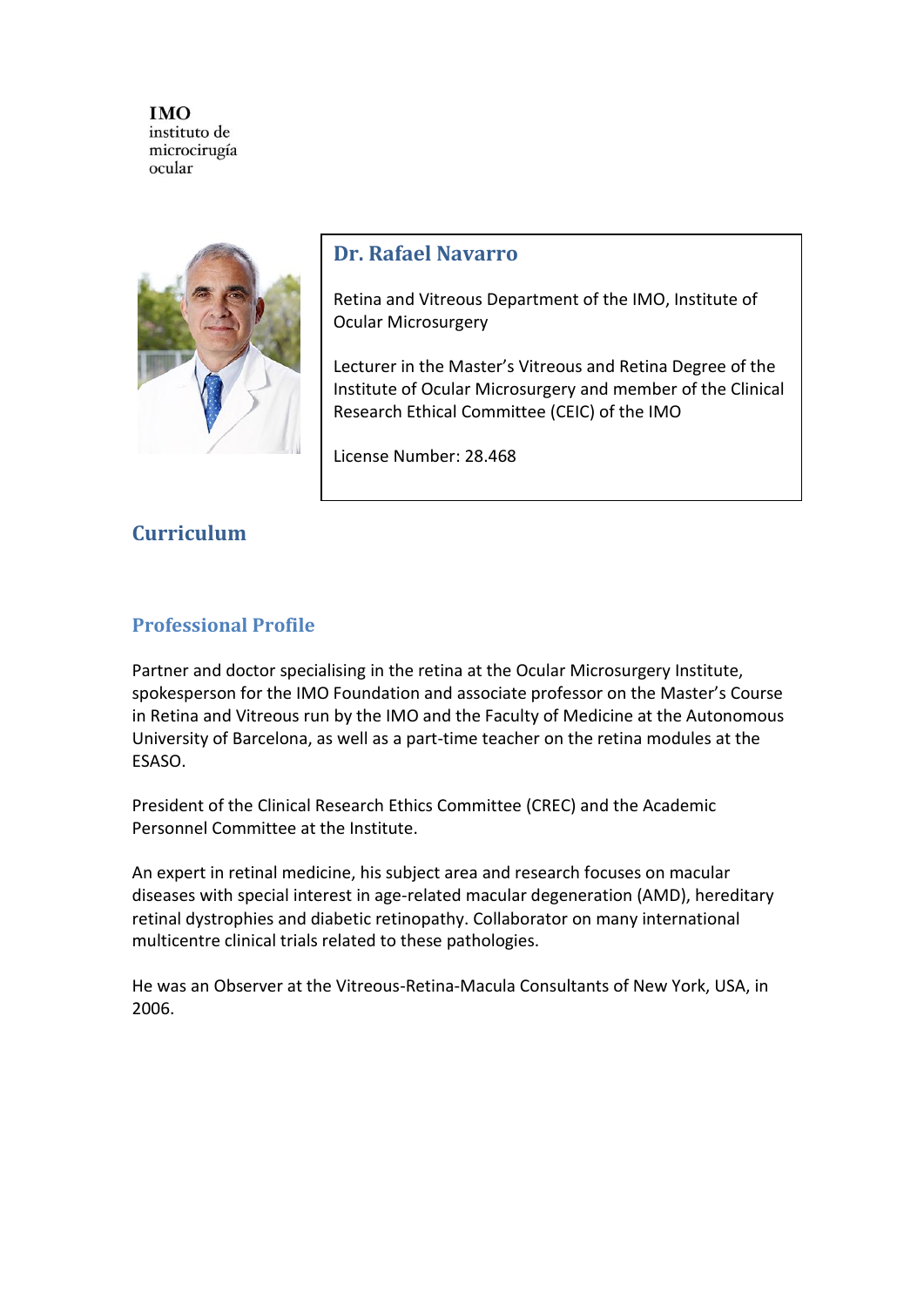#### **Training**

Rafael Navarro earned his undergraduate degree in Medicine and Surgery from the Autonomous University of Barcelona in 1990.

He later undertook his residency at the Ophthalmology Department of Valle de Hebrón Hospital (Autonomous University of Barcelona) under Dr Corcóstegui.

## **Specialisation**

He is a retina specialist.

## **Professional Appointments**

Staff doctor in the Ophthalmology Department of Juan XXIII Hospital of Barcelona.

Staff doctor in the Vitreoretinal Department of San Pablo Hospital and the Clinical Hospital of Barcelona.

He joined the Vitreoretinal Department of the IMO in 2000.

#### **Teaching**

He has been an associate lecturer in Ophthalmology at Rovira i Virgili University of Tarragona.

#### **Research**

His subject area and research focuses on macular diseases with special interest in agerelated macular degeneration (AMD), hereditary retinal dystrophies and diabetic retinopathy.

On these subjects he has collaborated in numerous international multi-centric clinical trials. Most recently: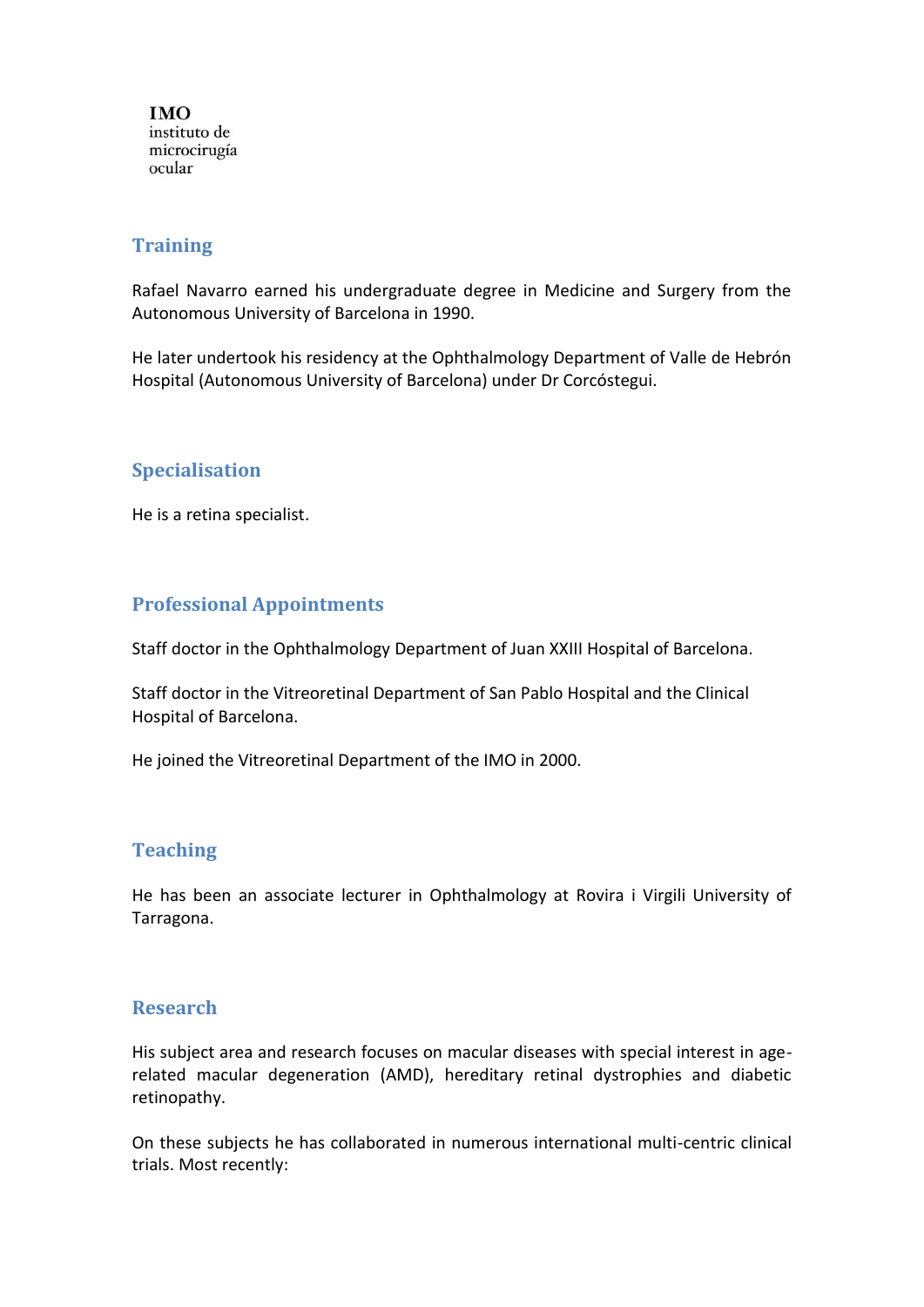**Main researcher.** FOVISTA (OPH-1004B)

**Main researcher.** BIOIMAGE (IMO- AFLI-2013-01)

**Main researcher.** SPECTRI (GX29185)

**Main researcher.** CEDAR. Safety and Efficacy of Abicipar Pegol (AGN-150998) in Patients With Neovascular Age-related Macular Degeneration. (150998-005)

**Collaborator researcher.** NEUTON (AFLI -2014-01)

**Collaborator researcher.** HARRIER. PHASE III (RTH-258-C002)

**Collaborator researcher.** AQUA. "Open-label Phase-IV study to examine the change of vision-related quality of life in subjects with diabetic macular edema (DME) during treatment with intravitreal injections of 2 mg aflibercept according to EU label for the first year of treatment". (BAY 86-5321 /17850)

**Collaborator researcher.** AZURE. An open-label, randomized, active-controlled, parallel-group, Phase-3b study of the efficacy, safety, and tolerability of 2 mg aflibercept administered by intravitreal injections using two different treatment regimens to subjects with neovascular age-related macular degeneration (nAMD). (BAY 86-5321 /16598)

#### **Collaborator researcher.** ATLANTIC (ECR-AMD-2015-09)

**Collaborator researcher.** VIOLET. An open-label, randomized, active-controlled, parallel-group, Phase-3b study of the efficacy, safety, and tolerability of three different treatment regimens of 2 mg aflibercept administered by intravitreal injections to subjects with diabetic macular edema (DME). (17613)

**Collaborator researcher.** IRIS 2. Compensation for blindness with the Intelligent Retinal Implant System (IRIS V2)in patients with retinal dysstrophy. (CPP1E\_REv2)

**Collaborator researcher**. Identification of new retinal dystrophy genes and characterisation of genotype/phenotype correlations.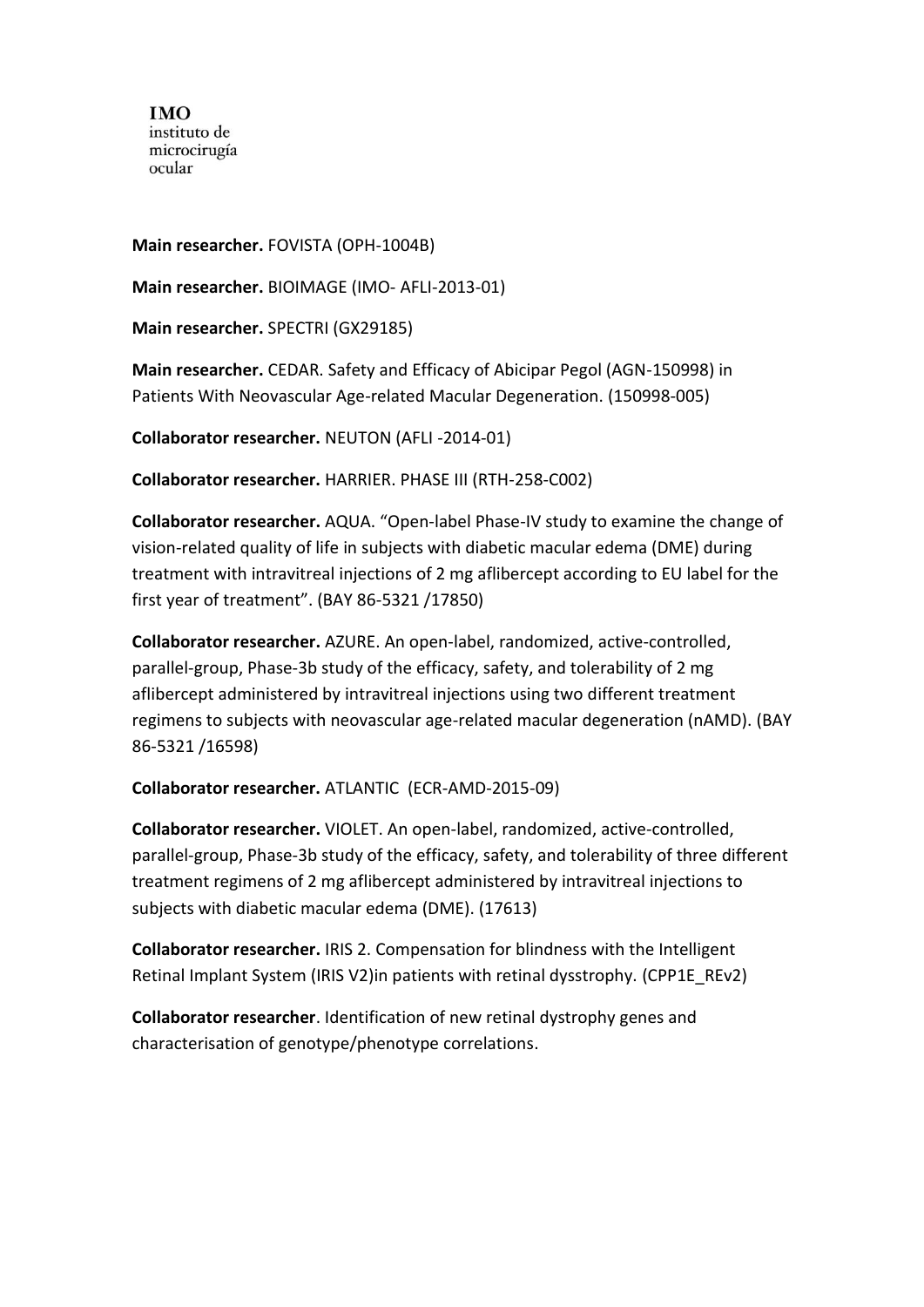#### **Affiliations**

- American Academy of Ophthalmology (AAO)
- Club Jules Gonin
- European Society of Retina Specialists (EURETINA)
- Catalonian Ophthalmology Society (SCOFT)
- Spanish Ophthalmology Society (SEO).
- Spanish Retina and Vitreous Society (SERV).

## **Publications**

Varano M, Eter N, Winyard S, Wittrup-Jensen KU, **Navarro R.**, Heraghty J. "The emotional and physical impact of wet age-related macular degeneration: findings from the wAMD Patient and Caregiver Survey ". Clin Ophthalmol. 2016 Feb 3;10:257-67.

Burés-Jelstrup A., **Navarro R**. Comprender la Degeneración Macular Asociada a la Edad. Amat Editorial, Barcelona 2015

Varano M, Eter N, Winyard S, Wittrup-Jensen KU, **Navarro R**., Heraghty J. "Current barriers to treatment for wet age-related macular degeneration (wAMD): findings from the wAMD patient and caregiver survey ".Clin Ophthalmol. 2015 Dec 1;9:2243-50.

Mazzarella S, Mateo C, Freixes S, Burés-Jelstrup A, Rios J, **Navarro R.**, García-Arumí J, Corcóstegui B, Arrondo E. "Effect of intravitreal injection of dexamethasone 0.7 mg (Ozurdex®) on intraocular pressure in patients with macular edema". Ophthalmic Res. 2015;54(3):143-9. doi: 10.1159/000438759. Epub 2015 Sep 23.

Medeiros MD, Alkabes M, **Navarro R,** Garcia-Arumí J, Mateo C, Corcóstegui B. *Dexamethasone intravitreal implant in vitrectomized versus nonvitrectomized eyes for treatment of patients with persistent diabetic macular edema*. J Ocul Pharmacol Ther. 2014 Nov;30(9):709-16. doi: 10.1089/jop.2014.0010. Epub 2014 Sep 26. PubMed PMID: 25259834.

Dutra Medeiros M, Postorino M, **Navarro R**, Garcia-Arumí J, Mateo C, Corcóstegui B. *Dexamethasone intravitreal implant for treatment of patients with persistent diabetic macular edema.* Ophthalmologica. 2014;231(3):141-6. doi: 10.1159/000356413. Epub 2013 Dec 19. PubMed PMID: 24356099.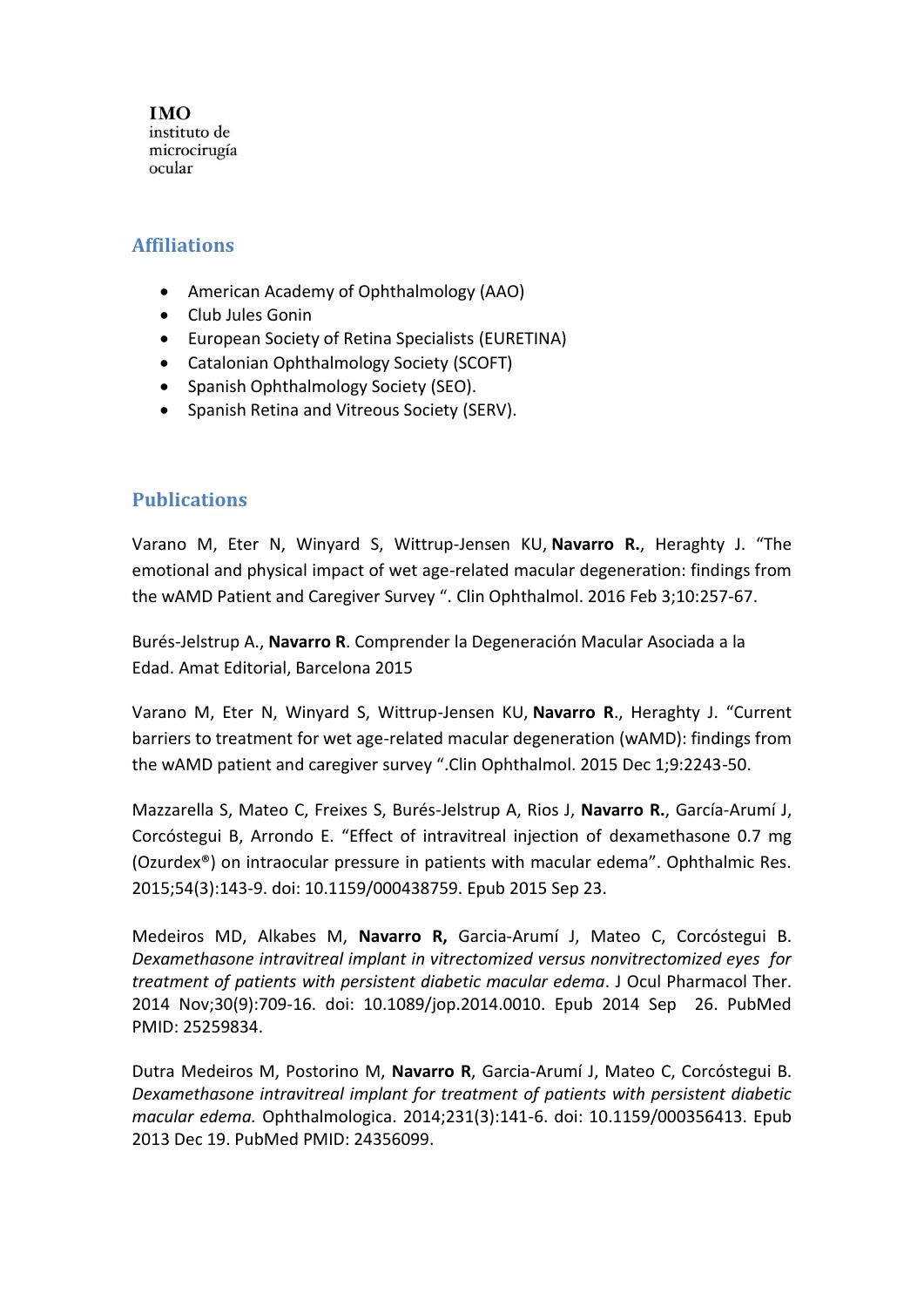Dutra Medeiros M, Postorino M, **Navarro R**, Garcia-Arumí J, Mateo C, Corcóstegui B. *Dexamethasone Intravitreal Implant for Treatment of Patients with Persistent Diabetic Macular Edema.* Ophthalmologica. 2013 Dec 19. [Epub ahead of print] PubMed PMID: 24356099.

Dutra Medeiros M, **Navarro R,** Garcia-Arumí J, Mateo C, Corcóstegui B. *Dexamethasone intravitreal implant for treatment of patients with recalcitrant macular edema resulting from Irvine-Gass syndrome.* Invest Ophthalmol Vis Sci. 2013 May 7;54(5):3320-4. PubMed PMID: 23599334

Navarro R, Burés-Jelstrup A. Inherited retinal pigmentary degenerations and inherited macular dystrophies. En: Medical Retina. ESASO Course Series Vol 1. Bandello F, Corcóstegui, B. Karger, Basel, 2012.

Navarro R, Burés-Jelstrup A, Vásquez LM, Mateo C, Nau J, Corcóstegui B. Radiation maculopathy after epimacular brachytherapy for the treatment of subfoveal choroidal neovascularization secondary to age-related macular degeneration. Retinal Cases & Brief Reports 2011; 5:352 – 354.

García-García G, Aparisi MJ, Jaijo T, Rodrigo R, León AM, Ávila-Fernández A, Blanco-Kelly F, Bernal S, Navarro R, Diaz-Llopis M, Baiget M, Ayuso C, Millan JM, Aller E. Mutational screening of the USH2A gene in Spanish USH patients reveals 23 novel pathogenic mutations. Orphanet J Rare Dis. 2011 Oct 17; 6:65.

Pomares E, Burés-Jelstrup A, Ruiz-Nogales S, Corcóstegui B, González-Duarte R, Navarro R. Nonsense-mediated decay as the molecular cause for autosomal recessive bestrophinopathy in two unrelated families. Invest Ophthalmol Vis Sci. 2012 Jan 31; 53(1):532-7.

Mateo C, Burés-Jelstrup A, Navarro R, Corcóstegui B. Macular buckling for eyes with myopic foveoschisis secondary to posterior staphyloma. Retina. 2012 Jun; 32(6):1121- 8.

Navarro R., Gris O., Broc L., Corcostegui B., "Bilateral giant retinal tear following posterior chamber phakic intraocular lens implantation". Journal of Refractive Surgery. May-jun; 21(3): 298-300.2005.

Navarro R., Mateo C., Corcóstegui B., Baiget M., Bernal S.R., "Choroidal Neovascularization associated with Goldmann-Favresyndrome". Retinal cases&brief reports. 2007.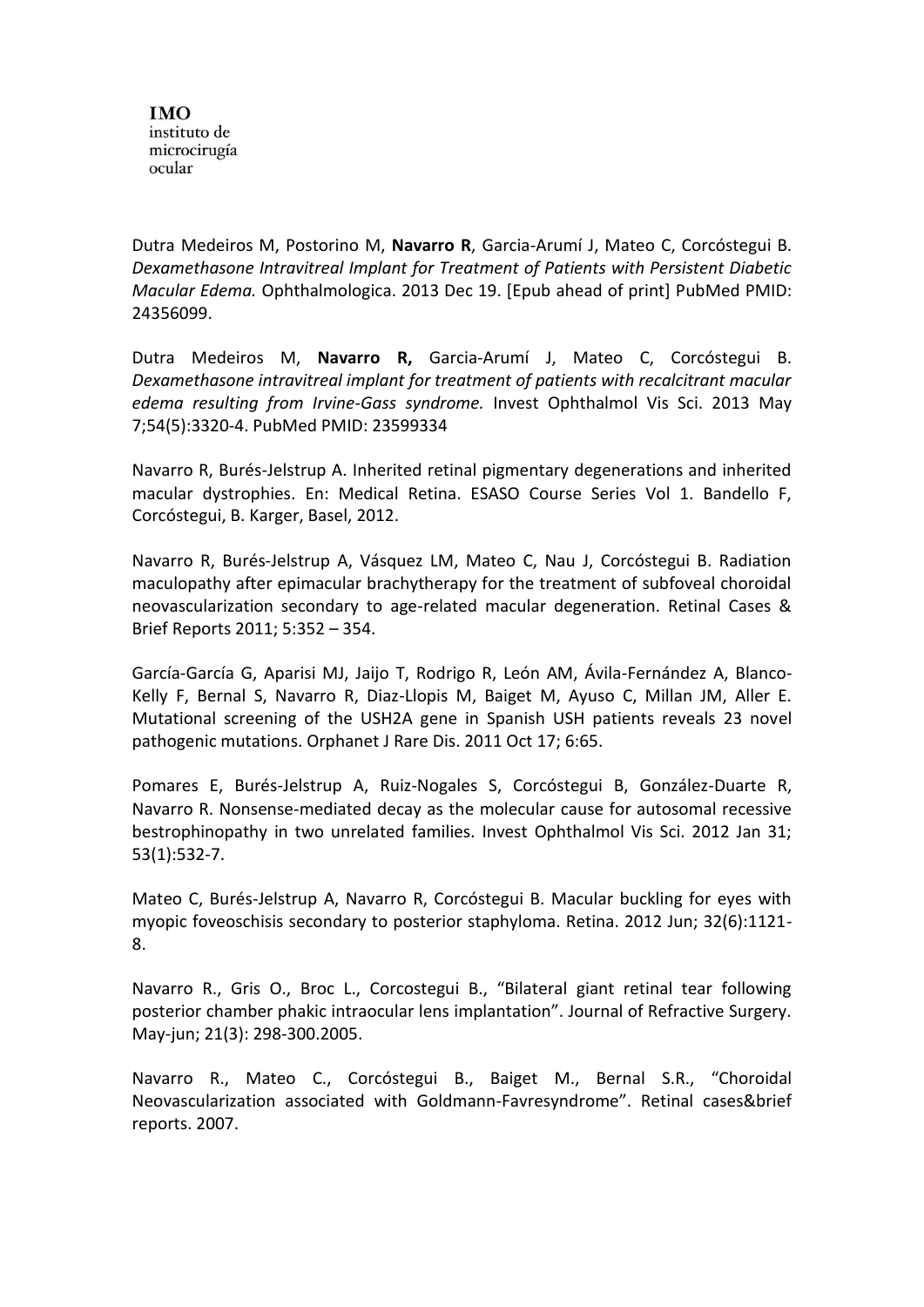Navarro R., Cassarol R., Mateo C., Gris O., Adan A., Corcóstegui B., "Optical Coherence Tomography Findings in Alport Syndrome". Retinal cases & brief reports. 2007.

Valverde D., Riveiro-Alvarez R., Bernal S., Jaakson K., Baiget M., Navarro R., Ayuso C., "Microarray-based mutation analysis of the ABCA4 gene in Spanish patients with Stargardt disease: evidence of a prevalent mutated allele". Mol Vis 2006, Aug11,12:9028.

Adan A., Casaroli-Marano R.P., Gris O., Navarro R., Bitrian E., Pelegrin L., Sanchez-Dalmau B. "Pathological findings in the lens capsules and intraocular lens in chronic pseudophakic endophthalmitis: an electron microscopy study". Eye. 2006. A. Adán, M. Solé, B. Corcostegui, R. Navarro and A. Burés. "Cytological vitreous findings in apatient with infantile neurological cutaneous and articular (CINCA) syndrome": British Journal of Ophthalmology. 2007. 91;121-122

## **Conferences and courses**

**Navarro R.** (2016) Speaker. Edema macular: situaciones especiales. II Curso Nuevos horizontes en el diagnóstico y tratamiento del edema macular. Barcelona

**Navarro R**. (2016) Poster. "Clinical and molecular characterization of the ABCA4 associated dystrophies: novel genotype-phenotype correlations". European Society Human genetics (ESHG) Conference. Barcelona

**Navarro R.** (2016) Panelist. Discussion of DRCR.net clinical study outcomes. Vision Academy Annual Meeting. Barcelona

**Navarro R.** (2015) 1) Speaker. 1.Master Class: "Myopic Maculopathies" 2."Cataract surgery in eyes with intermediate stage of AMD". 2) Panelista. Retinamour session. 3) Moderador. Live surgery. 15th Retina Academy. Barcelona

**Navarro R.** (2015) Speaker. ABCA4: correlación genotipo-fenotipo. Barcelona Retina Meeting. Barcelona

**Navarro R.** (2015) Clinical cases presentation. Reunión Desafío macular. Madrid

**Navarro R.** (2015) Poster. Navarro R., Granell M., Hurtado P., Gabarro L,. "Impacto de la degeneración macular asociada a la edad en la vida diaria de los pacientes y sus cuidadores". XXXV Jornadas de Economía de la Salud. Granada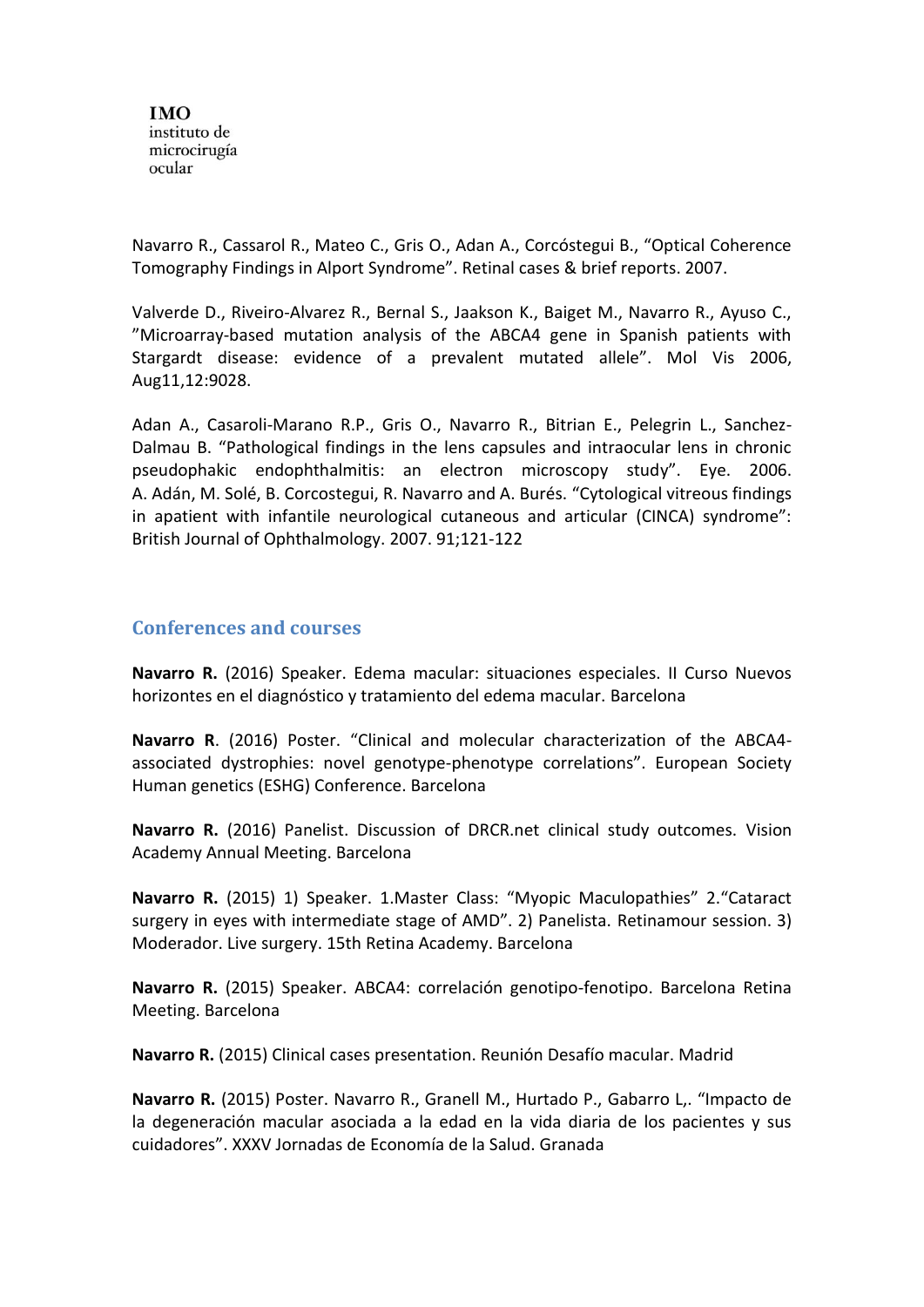**Navarro R**. (2015) Role of laser in DME. Retinova 2. Madrid

**Navarro R**. (2015) Speaker. Fluorescein angiography and DME. Allergan Symposium. Encuentro satélite del 5th European Society of Retina Specialists (EURETINA) Winter Meeting. Oxford

**Navarro R.** (2014). Master Class. Inherited chorioretin- opathies: 14th Retina Academy, Istanbul, Turkey. 2014.

**Navarro R.** (2014). Speaker. Allergan Advisory Board in Diabetic Macular Oedema. Madrid.

**Navarro R.** (2014). Speaker. Vision Academy (Bayer) International Steering Committee. Dubai.

**Navarro R.** (2014). Speaker. Bioimage Study. Euretina Bayer Symposium. London.

**Navarro R.** (2014). Speaker. ME in macular dystro- phies. New horizon in the diagnosis and treatment of macular oedema. Barcelona.

**Navarro R.** (2014). Speaker. Protocol Assistance Eu- ropean Medial Agency (EMA). NATAC Pharma clinical trial on Retinitis Pigmentosa. London.

**Navarro R.** (2014). Speaker. Eylea® Bayer Schering Pharma Advisory Board. Barcelona.

**Navarro R.** (2013). Speaker. Inherited diffuse retinopa- thies. 7th Symposium on Controversies in Ophthalmol- ogy. Barcelona.

**Navarro R.** (2013). Speaker. NATAC Pharma steering committee. Saragossa.

**Navarro R.** (2013). 1) Speaker. Diabetic macular oedema threatening the fovea. 2) Speaker. Retinamour medical retina cases panel discussion. 3) Master Class. Inherited chorioretinopathies 14th Retina Academy. Istanbul.

**Navarro R.** (2013). Speaker. Long-term treated CNV. International AMD & Retina Congress. Dublin.

**Navarro R.** (2013). Speaker. DME in proliferative dia- betic retinopathy. International AMD & Retina Con- gress. Dublin.

**Navarro R.** (2013). Speaker. ARMD and Retinitis Pig- mentosa. Spanish Society of Low Vision Specialists. Barcelona.